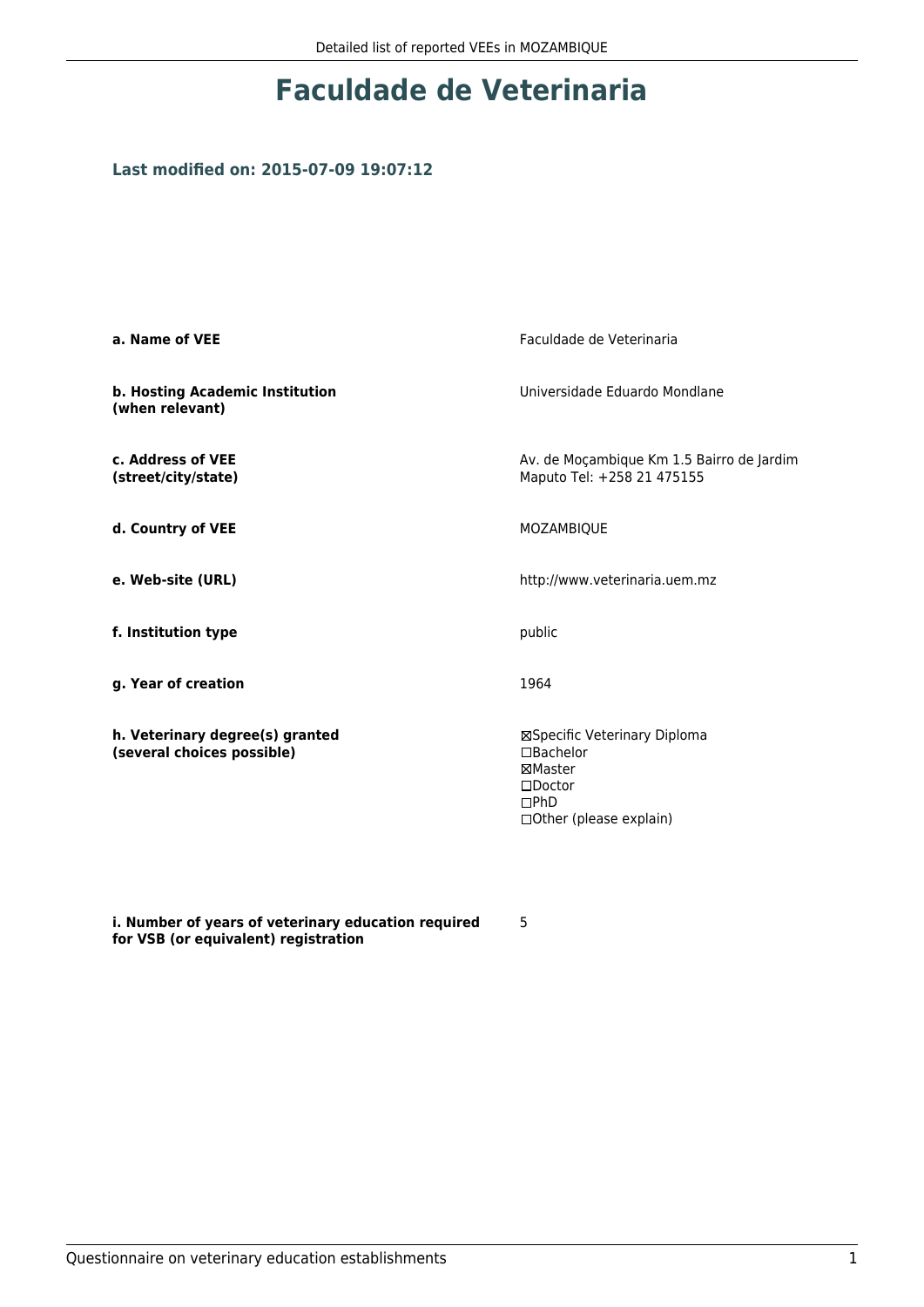## **j. Average number of veterinary students per class**

|                                                                                                   | 1st Year                                                                                                                                                              | $0 - 50$                                                                                |
|---------------------------------------------------------------------------------------------------|-----------------------------------------------------------------------------------------------------------------------------------------------------------------------|-----------------------------------------------------------------------------------------|
|                                                                                                   | 2d Year                                                                                                                                                               | $0 - 50$                                                                                |
|                                                                                                   | 3d Year                                                                                                                                                               | $0 - 50$                                                                                |
|                                                                                                   | 4th Year                                                                                                                                                              | $0 - 50$                                                                                |
|                                                                                                   | 5th Year                                                                                                                                                              | $0 - 50$                                                                                |
|                                                                                                   | 6th Year                                                                                                                                                              |                                                                                         |
|                                                                                                   | 7th Year                                                                                                                                                              |                                                                                         |
| k. Average number of veterinary graduates per year<br>from the establishment                      | $0 - 50$                                                                                                                                                              |                                                                                         |
| I. Minimum education required for admission to the<br>establishment<br>(several choices possible) | ⊠High School University Entrance<br>Qualification<br>□Pre-Veterinary Science Diploma<br>□Pre-Veterinary Science Degree<br>□Other specific VEE entrance qualifications |                                                                                         |
| m. Is there a selection procedure at<br>(several choices possible)                                | ⊠National level<br>$\Box$ State level<br>□Establishment level                                                                                                         |                                                                                         |
| n. National accreditation/certification/approval                                                  | Yes                                                                                                                                                                   |                                                                                         |
|                                                                                                   | <b>Accrediting agency:</b>                                                                                                                                            |                                                                                         |
|                                                                                                   | <b>Name of the Agency</b>                                                                                                                                             | Conselho<br>Nacional de<br>Avaliação de<br>qualidade do<br>Ensino<br>Superior<br>(CNAQ) |
|                                                                                                   | <b>Address of the</b><br><b>Agency</b>                                                                                                                                | Ministry of<br>Science, High<br>education and<br>Technical<br>professional              |
|                                                                                                   | <b>Country of the</b><br><b>Agency</b>                                                                                                                                | Mozambique                                                                              |
|                                                                                                   | Date granted (yyyy-<br>mm-dd)                                                                                                                                         | 2007-12-31                                                                              |
|                                                                                                   | <b>Period of validity</b><br>(years)                                                                                                                                  | 5                                                                                       |